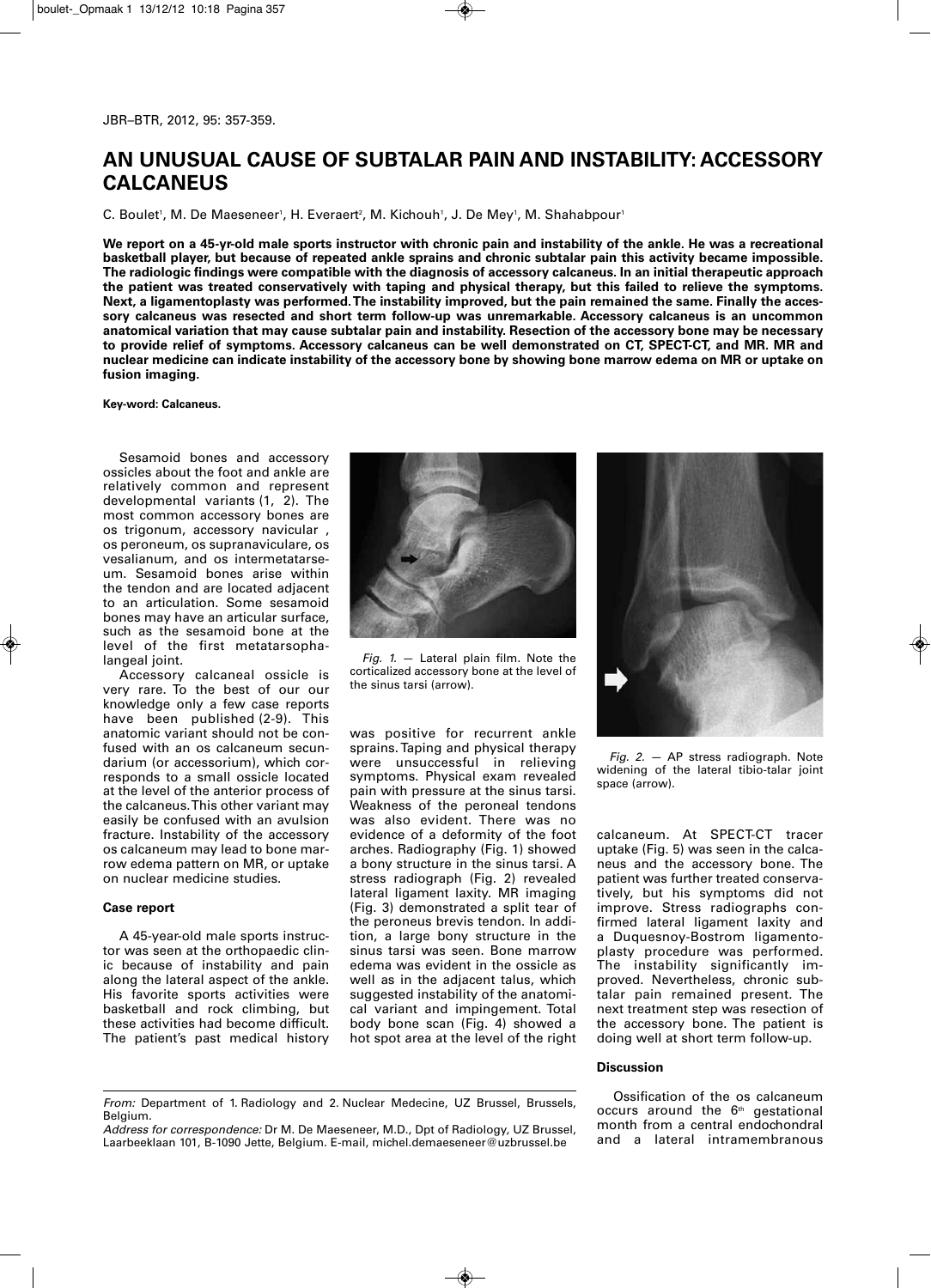

*Fig. 3.* — Sagittal T1-TSE weighted (A) and STIR weighted (B) MR. A. Note accessory bone inside the sinus tarsi (arrow). B. Note bone marrow edema pattern inside the accessory bone, as well as in the talus directly above the accessory bone, suggesting subtalar impingement (arrow).

focus (10). A secondary posterior apophyseal ossification center appears around the age of 6- 10 years, and may cause Sever's syndrome.

The accessory calcaneus corresponds to a persistent apophysis at the level of the lateral calcaneal tuberosity (11). It is peculiar in that most case reports mention a previous history of ankle sprains and instability. Perhaps during childhood an accessory calcaneal apophysis could develop as a result of increased blood supply secondary to trauma. An accessory os calcaneus is located between the calcaneus, cuboid, talus, and navicular bone, and may have articulations with any of these bones. The accessory bone may be asymptomatic if small, or may limit normal range of motion of the hindfoot.This in turn may lead to early degenerative changes or subtalar conflict. Limitation of motion in the subtalar joint may lead to increased stress at the ankle joint. The ankle may then become more susceptible to sprains.

Excision of the bone fragment is believed to relieve symptoms and prevent degenerative changes (6).







*Fig. 4.* — Bone scan (total body). Note 'hot spot' at the level of the right calcaneum.

Diagnosis of an accessory calcaneus is sometimes possible on lateral radiographs. CT with multiplanar reconstructions is best able to show the relationship with adjacent bones. MR may reveal bone marrow oedema as a result of instability of the ossicle. In our patient T1 fat suppressed sequences following intravenous contrast administration were obtained, and revealed enhancement, a finding compatible with an inflammatory reaction. SPECT-CT is an excellent fusion technique in this

*Fig. 5.* — (A, B). SPECT-CT. A large irregular bone inside the sinus tarsi is shown, with tracer accumulation at the medial aspect (arrows).

setting. It shows the bony structure and relationship to adjacent bones. In addition, SPECT-CT provides an indication of the instability of the accessory calcaneum and conflict with adjacent bones. Either MR and radiography or SPECT-CT are valuable techniques to demonstrate the abnormality and the potentially associated instability of the fragment. Although ultrasound in experinced hands, may allow a limited assessment of the sinus tarsi, it is not possible to demonstrate bone